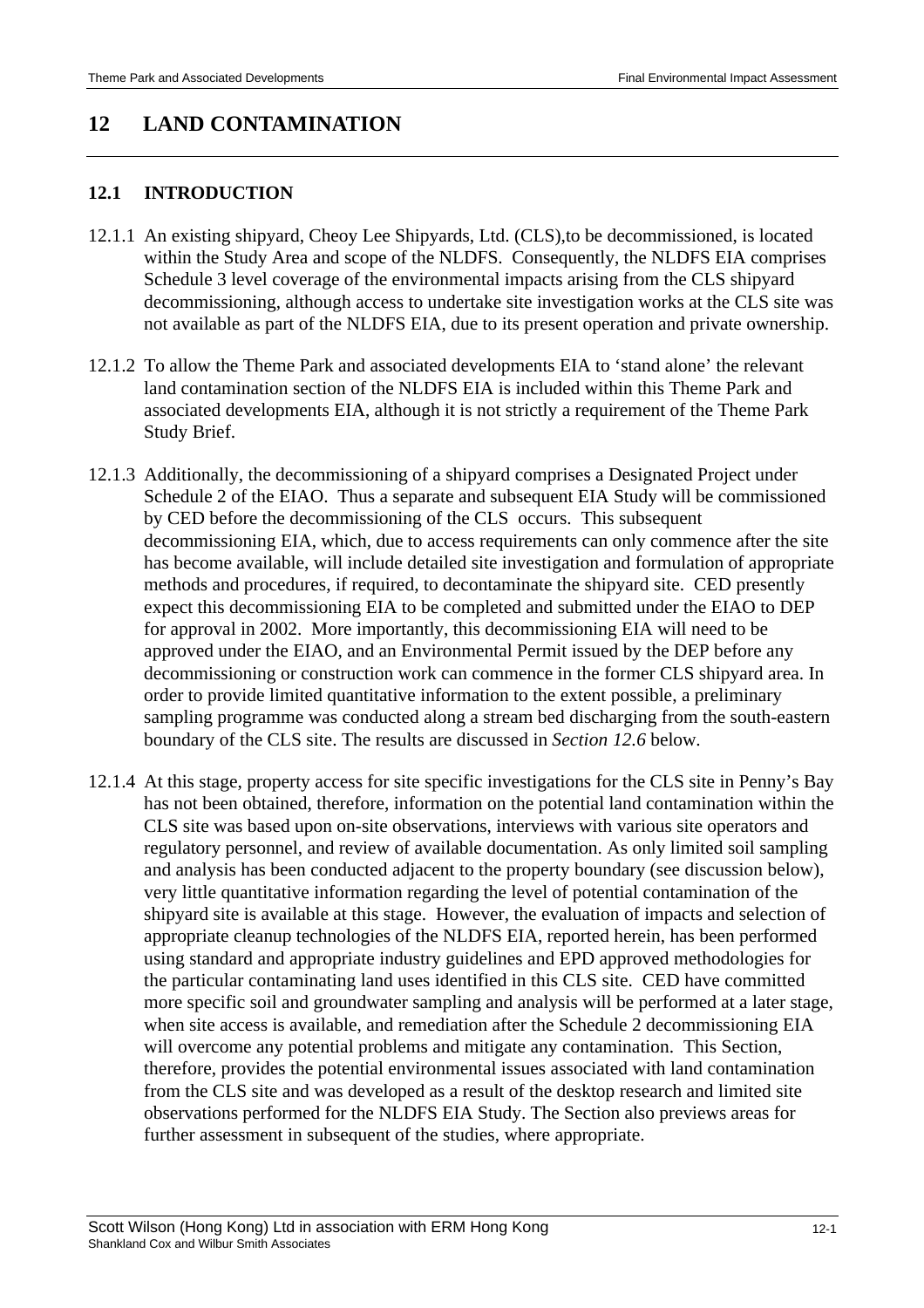#### **12.2 STATUTORY REQUIREMENTS AND EVALUATION CRITERIA**

- 12.2.1 Assessments of land contamination and the potential impacts are guided by the EPD's document note Professional Persons Environmental Consultative Committee Practice Note 3/94 - Contaminated Land Assessment and Remediation (ProPECC PN 3/94), the Technical Memorandum on Environmental Impact Assessment Process (EIAO), and the 1999 Guidance Notes for Investigation and Remediation of Contaminated Sites of: Petrol Filling Stations, Boatyards, and Car Repair/Dismantling Workshops (Guidance Notes). In accordance with these documents, the assessment evaluation should:
	- provide a clear and detailed account of the present use of the land in question and the relevant past land use history, in relation to possible land contamination;
	- identify those areas of potential contamination and associated impacts, risks or hazards; and
	- as required, submit a plan to evaluate the actual contamination conditions for soil and/or groundwater.
- 12.2.2 Under the ProPECC PN 3/94 note and the Guidance Notes, and in the absence of any formal legislation requiring cleanup of soil and groundwater contamination in Hong Kong, the "Dutch Ministry of Housing, Planning and Environmental Soil and Groundwater Standards" (the Dutch Guidelines) (1994) are used as reference criteria by the EPD for the classification of contaminated materials. It should be noted that the Dutch Guidelines, whilst widely recognised and generally applicable on a global scale, are not enforceable standards in Hong Kong. In the Netherlands, the Dutch Guidelines were developed in the specific case where the drinking water supply is sourced entirely from groundwater. Hence, the Dutch Guidelines are very strict in regard to some specific contaminants, but must be viewed in the relative context of the Hong Kong situation.
- 12.2.3 Under the EIA Ordinance, *Annex 19: Guidelines for Assessment of Other Impacts*, consideration shall be given to a number of potentially contaminating historical land uses, including oil installations, shipyards/boatyards, car repairing and dismantling, power plants and gas works. If these land uses are identified, then the applicant is required to generate a Contamination Assessment Plan (CAP).
- 12.2.4 In this Section, a review of the proposed development is provided with indications, as appropriate to the level of assessment conducted, for any further investigations that may be required.

## **12.3 EXISTING ENVIRONMENTAL SENSITIVE RECEIVERS**

- 12.3.1 Based upon the generally remote and undeveloped locations that comprise the Study Area, sensitive receivers to potential land contamination are identified as the current land users (who are engaged in potentially land contaminating activities), construction workers and future users of the site, including the proposed Water Recreation Centre.
- 12.3.2 As detailed in *Section 2* above, the Theme Park and associated developments include reclamation and development of a number of areas including the Penny's Bay reclamation which includes the broader Penny's Bay area. The developments in Penny's Bay area will involve the construction and operation of PBRL, Road P2, and the western section of the Chok Ko Wan Link Road, and a Theme Park, with associated ancillary facilities and developments, existing and reclaimed land. Some land based excavation and grading works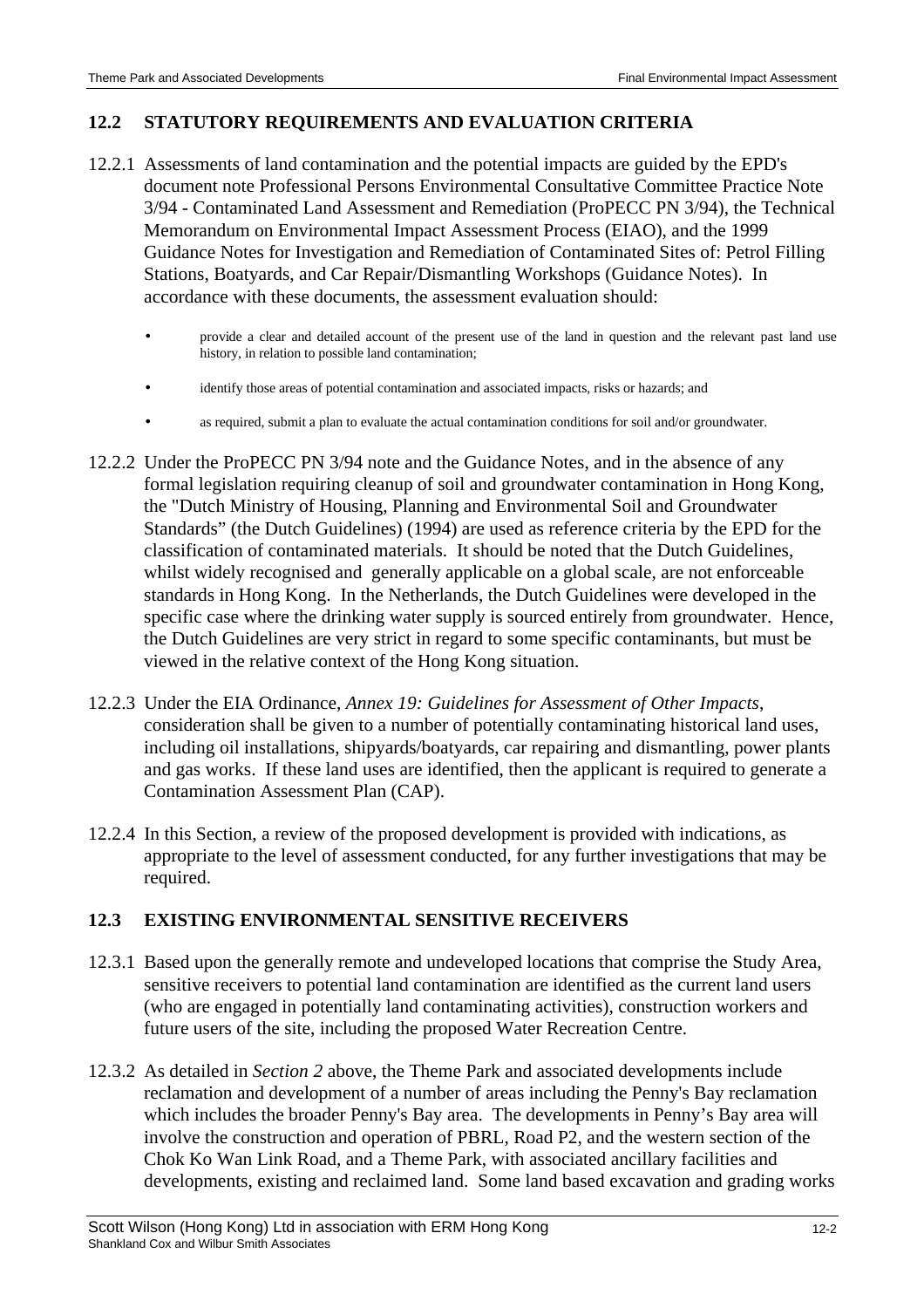will be required for the construction of the railway and roadways. These projects are of concern as there may be interphasing with any potentially contaminated soil underlying the CLS site, and hence the potential to impact sensitive receivers.

# **12.4 ASSESSMENT METHODOLOGY**

- 12.4.1 The objective of this land contamination study is to identify and screen any concerns with respect to potential soil and groundwater contamination for the CLS site.
- 12.4.2 The following methodology has been adopted:
	- preliminary review of the current and historical land uses to evaluate the likely level of potential for any soil and ground contamination;
	- description of the likely nature of any potential contamination, supplemented, where available, with specific quantitative data from a limited sampling programme;
	- a preliminary review of potential environmental impacts or health concerns arising as a result of the development or during future use of the land, as a result of exposure to potentially contaminated materials; and
	- overview of typical mitigation measures.

#### **REFERENCE SOURCES**

12.4.3 During this study reference to the following sources of information was made:

- $\overline{a}$ Outline Development Plan (P1884/D2/D (21 January 2000);
- $\overline{a}$  Hong Kong Ordinance Survey maps and North East Lantau Port Outline Zoning Plans (S/I-NELP/4, February 1998) for the Study Area;
- $\bullet$ Draft North-East Lantau Outline Zoning Plan (Ref: *S/I-NEL/5*, dated 13 August 1999);
- $\bullet$ Hong Kong Geological Survey *Solid and Superficial Geology Series,* Map 10, Silver Mine Bay (1986);
- $\overline{a}$ selected aerial photographs held at the Government Lands Department;
- $\overline{a}$  correspondence with various Government Departments, including the EPD, EPD Local Control Office (LCO, Urban West & Islands), Planning Department, and Civil Engineering Department (CED);
- $\overline{a}$  *Lantau Port & Western Harbour Development Studies, Addendum C, Cheoy Lee Shipyard Reprovisioning*, Final Report, April 1993;
- $\overline{a}$  reviewing existing data from ERM audit reports performed previously for CLP Power, and performing site visits and interviewing site management at the Penny's Bay Gas Turbine Plant (GTP);
- $\overline{a}$ performing several site visits and interviewing site management at the CLS site; and
- $\overline{a}$ subsequently performing a limited soil sampling and analysis exercise at the CLS site boundary.
- 12.4.4 It should be noted that a separate Contamination Assessment Plan (CAP) was generated as an earlier part of the NLDFS EIA. However, no on-site investigation works could be conducted due to the CLS site access limitations. The CAP may be reviewed in conjunction with the future CLS site Schedule 2 EIA.
- 12.4.5 Selected stereoscopic pairs of aerial photographs were reviewed for specific information on the site developments and land use. The primary concern this land contamination assessment was land use changes in the Penny's Bay area, where the CLS site is located.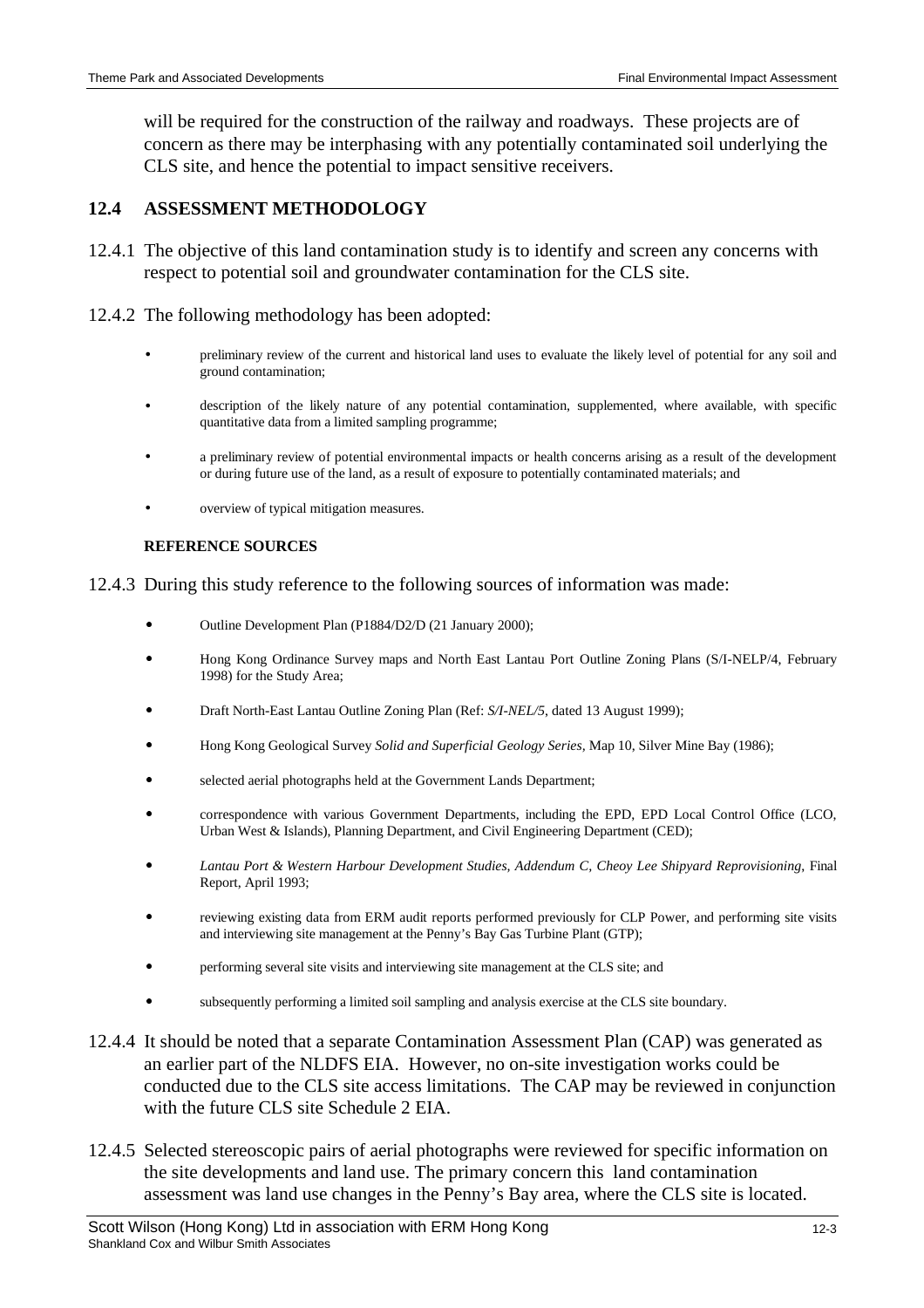Aerial photographs reviewed, with specific details for this location, are presented in *Table 12.4a*.

| <b>Date</b>                                                                                        | <b>Photographs</b>                            | Height                   | <b>Key Issues</b>                                                                                                                                                                                                                                                                                                                            |  |
|----------------------------------------------------------------------------------------------------|-----------------------------------------------|--------------------------|----------------------------------------------------------------------------------------------------------------------------------------------------------------------------------------------------------------------------------------------------------------------------------------------------------------------------------------------|--|
| 7 Nov 1998                                                                                         | A48861 / A48862<br>A48932 / A 48933<br>A48934 | $5,000$ ft               | No changes from 1997; current CLS and neighbouring<br>CLP Power Gas Turbine Plant (GTP) operations noted.                                                                                                                                                                                                                                    |  |
| 15 Aug 1997<br>10 Sept 1997                                                                        | A45575 / A45576<br>A45577<br>A46039 / A46040  | $2,000$ ft<br>$4,000$ ft | "Current" refuse pit noticeable in SE corner of property,<br>with evidence of burning of waste.                                                                                                                                                                                                                                              |  |
| 24 Apr 1996<br>12 Oct 1996                                                                         | A42362 / A42361<br>CN 14753 /<br>CN14752      | $2,000$ ft<br>5,000 ft   | Former, smaller refuse pit #3 noted at SE corner of site in<br>April 1996, near edge of seawall; Pit #3 no longer visible<br>in October 1996, when "current" refuse pit excavated.                                                                                                                                                           |  |
| 23 Jun 1993                                                                                        | A34904 / A34903                               | $2,500$ ft               | CLP Power GTP is built. Small ditch or pit (#2) noted<br>along SE seawall, apparently for refuse disposal.                                                                                                                                                                                                                                   |  |
| 12 May 1992                                                                                        | A31057 / A31058<br>(oblique photos)           | $6,000$ ft               | Above ground storage tanks (ASTs) installed at<br>neighbouring CLP GTP as construction continues; some<br>storage of construction materials in vacant SE portions of<br>the CLS site.                                                                                                                                                        |  |
| 24 Oct 1991                                                                                        | A28671 / A28672<br>A28673 / A28674            | $2,000$ ft               | Concrete batching activities at the lot on southeast corner<br>of site. CLP GTP site under construction; Evidence of<br>possible refuse disposal or surface pile of burned refuse in<br>SE portion of site.                                                                                                                                  |  |
| 6 Dec 1990                                                                                         | A24941 / A24942                               | $4,000$ ft               | Construction in Progress at CLP GTP. Adjacent portions<br>of SE corner of CLS site used for quarry and sand/gravel<br>batching plant. Additional expansion of hull and mould<br>storage area in SE portion of site.                                                                                                                          |  |
| 6 Dec 1985                                                                                         | A03956 / A03957                               | 4,000 ft                 | First evidence of storage of ship hulls and moulds along<br>SE portion of site. Neighbouring CLP site still vacant.                                                                                                                                                                                                                          |  |
| 22 Nov 1984                                                                                        | 57254 / 57255                                 | $6,000$ ft               | Most of SE portion of site area still vacant. Slipways<br>built into seawall at CLS site.                                                                                                                                                                                                                                                    |  |
| 7 Dec 1978                                                                                         | 23958 / 23959                                 | $4,000$ ft               | All reclamation work appears completed, with increased<br>number of CLS buildings and development of seawall.<br>Quarry activity and piles of sand/gravel along SE portion;<br>neighbouring CLP site vacant and undeveloped. Evidence<br>of refuse dumping at edge of reclamation on SE portion<br>of site (in former stream drainage area). |  |
| 13 Dec 1964                                                                                        | 2614 / 2615                                   | 12,500 ft                | Most of seawall and small reclamation at head of Penny's<br>Bay completed; Increased number of warehouse buildings<br>indicates CLS business operations underway.                                                                                                                                                                            |  |
| 25 Jan 1963                                                                                        | 4663 / 4664                                   | 3,900 ft                 | Most of Penny's Bay area is not reclaimed; original<br>shoreline exists, however, at least six CLS warehouse<br>buildings noted at head of Bay on small reclaimed<br>portion.                                                                                                                                                                |  |
| 22 Jan 1962                                                                                        | F42/642-97<br>F42/642-96                      | N/A                      | Construction of seawall jetty at very head of Penny's<br>Bay, with marine reclamation/filling underway. New<br>warehouse building in place.                                                                                                                                                                                                  |  |
| 1954                                                                                               | V81A/RAF/553-<br>72<br>V81A/RAF/553-<br>73    | N/A                      | No reclamation noted. Original Penny's Bay shoreline is<br>present and untouched.                                                                                                                                                                                                                                                            |  |
| Note: No aerial photos available for 1995-94, 1989-85, 1983-80, 1975, 1970, 1969, 1968, 1967, 1964 |                                               |                          |                                                                                                                                                                                                                                                                                                                                              |  |

| Table 12.4a - Aerial Photograph Review - Penny's Bay Area |  |  |  |
|-----------------------------------------------------------|--|--|--|
|                                                           |  |  |  |

# **12.5 IDENTIFICATION OF ENVIRONMENTAL IMPACTS**

#### **POTENTIAL SOURCES OF IMPACT**

12.5.1 The sources of impacts are the potentially contaminating land uses within the Study Area.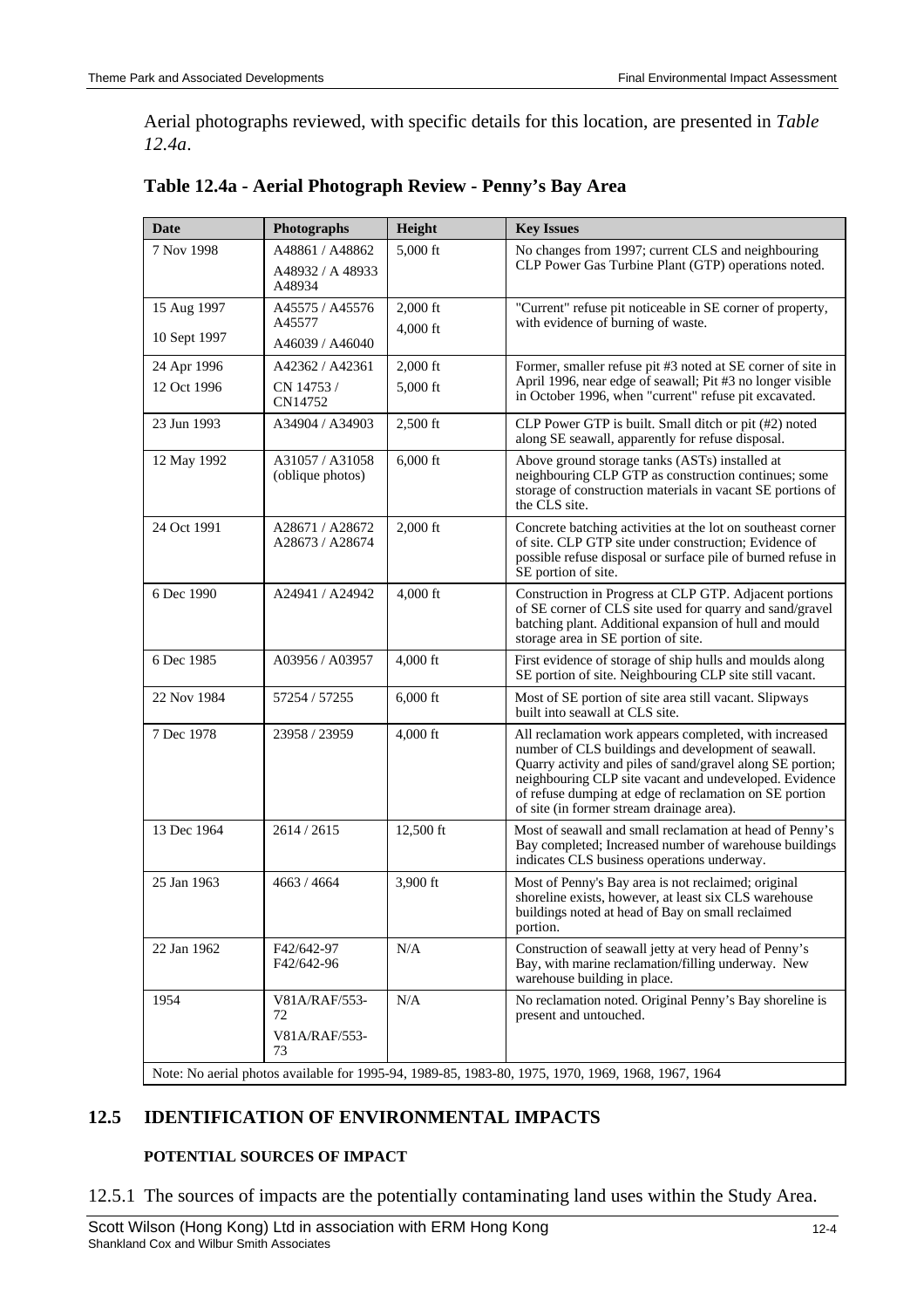- 12.5.2 The CLP Penny's Bay GTP is located at the eastern side of Penny's Bay. This GTP was commissioned in 1992 with a generating capacity of 300 MW and serves as a peak load and emergency back-up facility for the HKIA, Tung Chung and the future developments along NLH and the Study Area. A smaller electricity substation, near Sham Shui Kok, is part of CLP's electricity distribution system and is directly connected to Penny's Bay GTP. A series of power lines run from the substation to Discovery Bay and Tung Chung. However, the CLP operations are not judged to be a serious concern (see further discussion in *Section 12.5.2* below).
- 12.5.3 The primary land use of concern for this land contamination assessment comprises the shipyard and associated maintenance activities at the CLS site, located on the north and eastern shores of Penny's Bay. The main operations of the CLS site are constructing and repairing glass-reinforced plastic (GRP) and fibreglass yachts and boats, and steel hulled ships up to approximately 80 m in length. Such related activities include metal and foundry works, some vehicle maintenance work, and waste disposal activities, and each of these activities has the potential of causing land contamination (*Figure 12.5a*). Shipyards and related activities have been identified by the EPD's ProPECC PN 3/94 note and Guidance Notes (1999), as land uses with the potential for contamination, and specific guidelines have been developed for the assessment and remediation of such industries. The typical contaminants associated with historic shipyard activities, which are known to occur at CLS, are summarised in *Table 12.5a*.

| <b>Historical Use</b>                                                     | <b>Potential Site Contaminants</b>                                                                                                                                                                                                                                         | <b>Comments</b>                                                                                                                                                                                                                                                         |
|---------------------------------------------------------------------------|----------------------------------------------------------------------------------------------------------------------------------------------------------------------------------------------------------------------------------------------------------------------------|-------------------------------------------------------------------------------------------------------------------------------------------------------------------------------------------------------------------------------------------------------------------------|
| Ship hull and structural<br>woodworking operations                        | resins, thinners, wood preservatives and treatment<br>chemicals (possibly including such as creosote,<br>arsenic trioxide, and chlorophenols), paints                                                                                                                      | possible localised<br>$\bullet$<br>spillage's                                                                                                                                                                                                                           |
| Open scrap and equipment yard,<br>metal foundries, metal<br>workshops     | heavy metals and grinding swarf (lead, cadmium,<br>copper, nickel, zinc, TBT) and cutting oils, possible<br>acids and paints, solvents, and electroplating<br>effluents                                                                                                    | possible localised<br>$\bullet$<br>spillage's<br>fuel storage tanks                                                                                                                                                                                                     |
| Ship and hull construction,<br>maintenance, repair and<br>machining works | petroleum fuel storage, including benzene, toluene,<br>ethyl benzene and xylene (BTEX), polycyclic<br>aromatic hydrocarbons (PAHs), acids, solvents and<br>degreasants, antifouling paints (TBT), scrap metals<br>and grinding swarf, asbestos, anticorrosive<br>compounds | spillage's from<br>$\bullet$<br>maintenance and<br>dismantling equipment<br>grinding swarf and<br>$\bullet$<br>sandblasting discharges<br>grease and oils on slipways<br>٠<br>localised areas of<br>contamination<br>possible presence of<br>$\bullet$<br>storage tanks |
| Miscellaneous chemical storage<br>yards and areas                         | fuel and chemical storage, solvents, thinner, resins,<br>paints and pigments, PAHs                                                                                                                                                                                         | localised or general<br>$\bullet$<br>spillage<br>open storage areas<br>$\bullet$                                                                                                                                                                                        |
| Waste disposal / burn pits                                                | residual amounts of resins, paints, thinners or<br>solvents, fuels, wood preservatives and other<br>treatment chemicals, heavy metals                                                                                                                                      | uncontrolled burning<br>$\bullet$<br>activities<br>localised areas of<br>contamination                                                                                                                                                                                  |

#### **Table 12.5a - Potential Contaminants Associated with Historical Shipyard Land Use**

12.5.4 A description of general hazardous properties of compounds which are or may have been used or stored in the various areas described is presented in *Table 12.5b*.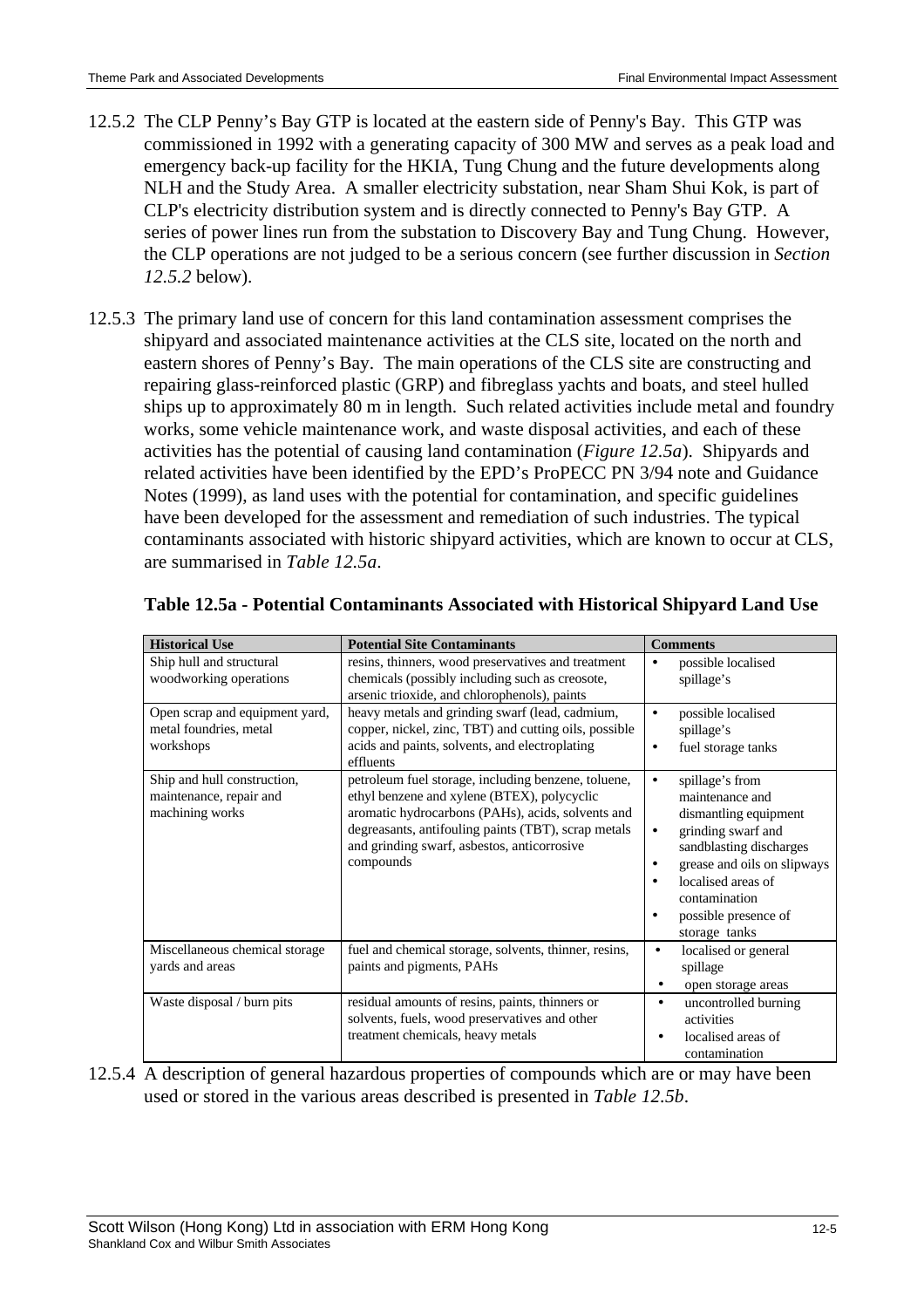| <b>Typical Material</b>                           | <b>General Hazardous Properties</b>                                                                        |  |
|---------------------------------------------------|------------------------------------------------------------------------------------------------------------|--|
| Petroleum hydrocarbons and BTEX                   | can be toxic by inhalation, ingestion and contact                                                          |  |
|                                                   | concentrations may be flammable                                                                            |  |
| Oils, oily wastes                                 | can be toxic by contact or ingestion                                                                       |  |
|                                                   | concentrations may be flammable                                                                            |  |
| Thinners, organic solvents, degreasants, and wood | toxic by contact, inhalation and ingestion                                                                 |  |
| preservatives                                     | concentrations may be flammable                                                                            |  |
| Heavy metals (including arsenic, mercury, copper, | can be toxic by ingestion and contact<br>٠                                                                 |  |
| chromium, lead, zinc, and TBT)                    | most are toxic to fish, plants, and marine plants (copper)                                                 |  |
|                                                   | specific precautions may be required in relation to monitoring<br>and dust control in site formation works |  |
| Acids and alkalis                                 | toxic and harmful by contact                                                                               |  |
|                                                   | corrosive to metal, concrete                                                                               |  |
| Polycyclic aromatic hydrocarbons (PAHs)           | toxic by contact and ingestion                                                                             |  |

# **Table 12.5b - General Properties of Hazardous Substances Potentially Found in Shipyards**

12.5.5 Localised spillage's of any of these potential contaminants may impact the surrounding soil or groundwater, and may cause negative impacts to sensitive receivers, including humans involved in future construction activities.

#### **POTENTIAL IMPACTS**

- 12.5.6 The potential impacts from contaminated soil and groundwater are identified as follows:
	- health risks to site workers;
	- disposal of contaminated soil, where required;
	- contaminated groundwater disposal, where required; and
	- potential health risks to future users of the site.

## *Health Risk to Site Workers*

12.5.7 Site construction workers may become exposed to contaminated soils and groundwater during earth moving operations and the construction of the roadway foundations or any underground services. The main exposure routes for site construction workers is direct ingestion of contaminated materials, either through poor hygiene and eating or smoking on site, or through direct contact with potentially toxic or harmful contaminants in soils or sediments.

## *Disposal of Contaminated Soils*

12.5.8 In the event that any contaminated soils are identified during ground development works or further environmental investigations, they may require disposal as part of the construction programme. Otherwise, prior agreement will need to be reached with EPD to ensure that these materials are properly mitigated or dealt with appropriately, i.e. as part of the remediation under the Schedule 2 EIA of the CLS site. It should be noted that landfill space is seriously limited in Hong Kong, therefore landfill disposal of contaminated soil should only be considered as a last resort. Any contaminated soils which are excavated may require off site disposal at an appropriate site which is licensed to accept 'contaminated'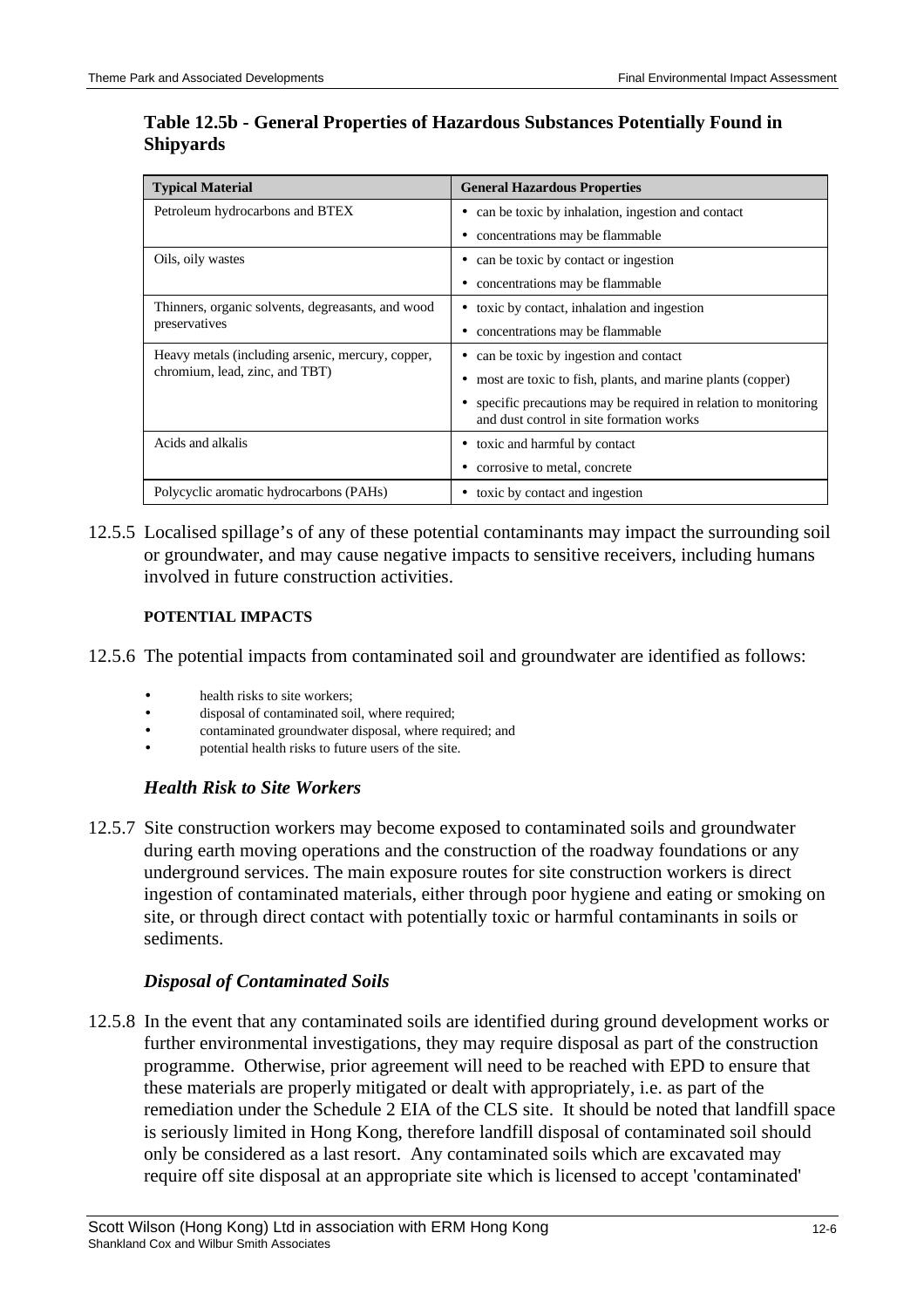soils, or reused as fill after treatment/ remediation. The actual type(s) and concentration of contaminants will determine the actual disposal requirement, following agreement of the proper disposal option with the Waste Facilities Management Group of the EPD.

## *Contaminated Groundwater Disposal*

12.5.9 Where excavations take place below the water table in areas identified as being contaminated, there will be a need to dewater the operations for safety and construction purposes. Where dewatering takes place through layers of contaminated material or where any contaminated soil is being excavated and/or dewatered, the water may become contaminated, requiring appropriate handling and disposal. Depending on the level of contamination encountered, and subject to the agreement of the EPD, groundwater will need to be remediated, or more likely disposed of in an appropriate manner and to ensure compliance with the Water Pollution Control Ordinance (WPCO).

#### *Potential Health Risks to Future Users of the Site*

12.5.10 No contaminated soil is likely to remain *in situ* after remediation to the agreed upon clean up standard and the satisfaction of EPD. Therefore, during the operational phase of the works, there is considered no potential for impact associated with any contaminated soil at the site following development of the PBRL, P2 Road or the Chok Ko Wan Link Road. In addition, maintenance workers or workers who may be commissioned to perform maintenance or alterations to the above road or railways or the Water Recreation Centre at a later stage will, therefore, not come into contact with any such materials. However, as mentioned above, the CLS shipyard site will be subject to a separate Schedule 2 EIA for decommissioning, and all contamination will be remediated or effectively mitigated so as to prevent any potential negative impact. Where there is any question of the potential for any residual contamination to migrate or impact to the proposed artificial lake at the Water Recreation Centre, it should be noted that the artificial lake will be constructed offshore and away from the shipyard site, by first dredging the marine sediment from the relevant part of Penny's Bay to a depth of 1 m, followed by placement of an HDPE liner. This liner, whilst designed to hold the freshwater in, will also help mitigate against subsurface contaminant infiltration assuming the liner integrity is maintained. The site will be remediated, under the direction of the subsequent Schedule 2 CLS EIA, to the extent that any former CLS site land contamination will not adversely affect the lake.

## **12.6 ASSESSMENT OF ENVIRONMENTAL IMPACTS**

#### **REVIEW OF HISTORIC AND CURRENT LAND USES**

12.6.1 A review of historical maps and selected historical aerial photos in the Penny's Bay indicates that the majority of the proposed development of concern will be on land which has primarily been previously undeveloped, or recently reclaimed land developed for the CLS shipyard use or the CLP Penny's Bay GTP.

## *Historical Land Uses*

12.6.2 The Penny's Bay area was developed by reclamation in the late 1960s to early 1970s. The main operations at the CLS facility are and have always been constructing and repairing ships, including steel hulled, fibreglass, and glass-reinforced plastic (GRP) vessels. Based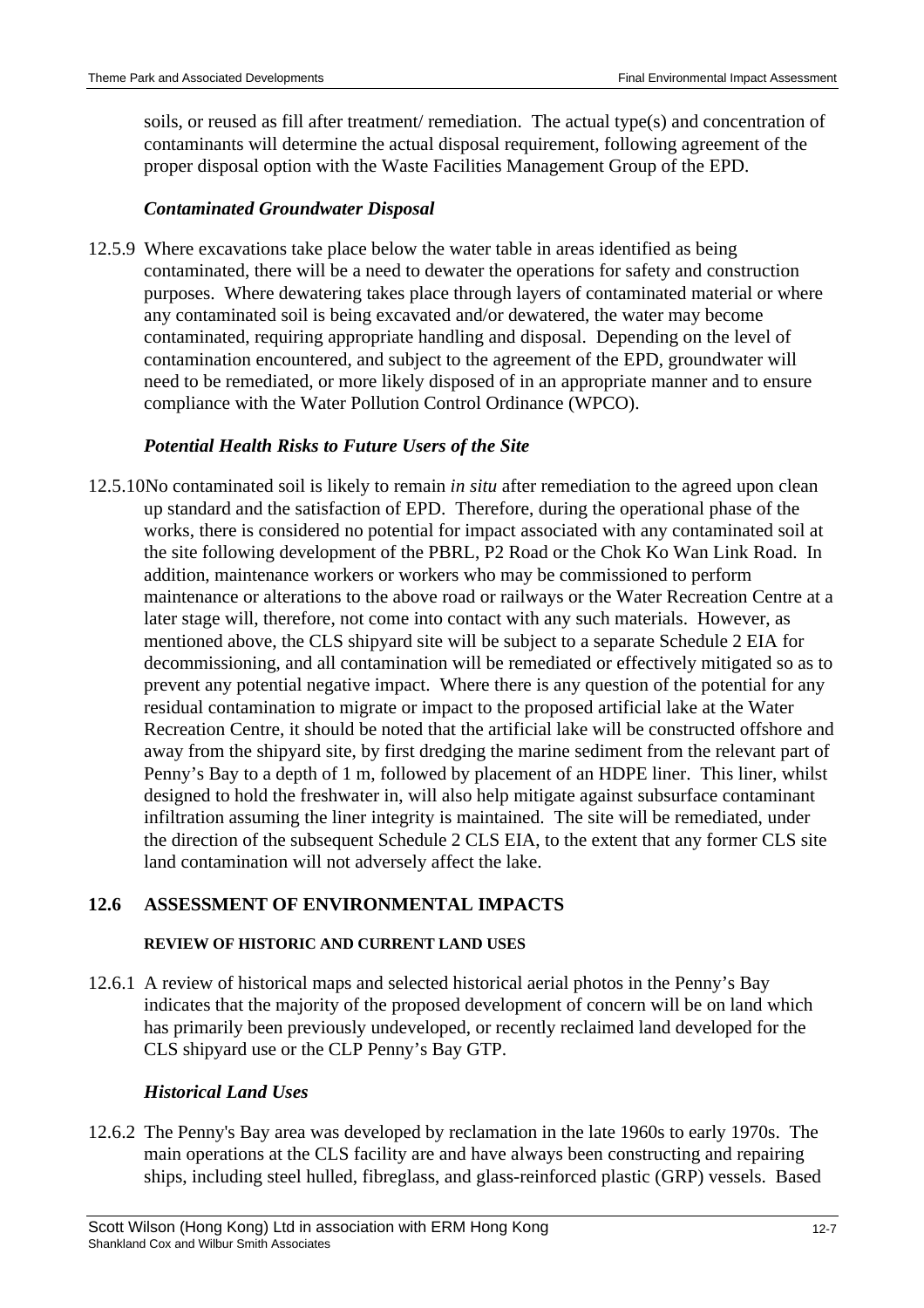on discussions with site management, the main operations appear to have changed little since the initial development of the property in 1960 and growth through the 1960s. The operations and number of workers employed have always been based on market demand.

12.6.3 According to CLS site management, there have been no other uses of the property throughout its history except for ship building and repair operations. The plating operations are no longer used (parts are now reportedly purchased from outside suppliers) and the practice of using tributyl tin in antifouling paints and compounds was terminated in 1995 and is no longer carried out at the site.

#### *Evaluation of Impacts*

- 12.6.4 As a result of the fact that there has been very little industrial usage of land within the Study Area other than the CLP GTP and the CLS site, overall historical contamination concerns are considered to be limited.
- 12.6.5 There is no expected environmental impact from the CLP facility. Based upon interviews with CLP Power Hong Kong Limited management, and our understanding of the results of two previous environmental audits performed at the Penny's Bay GTP in 1996 and 1998 as part of the CLP Power Generation Business Group's environmental policy, the GTP facility complies with all appropriate legislation and does not have any negative environmental issues in relation to land contamination. There have been no spill incidents or accidents reported at the site.
- 12.6.6 The main focus of potential concern, therefore, relates to the CLS site, which will be decommissioned. The contamination concerns would only arise if any historical leakage's or spillage's have migrated through to areas where works or workers might interphase with the soil. However, correspondence with various government authorities revealed that there is generally little information available on the site relating to land contamination.
- 12.6.7 Correspondence with the Planning Department (*(6) in LI/D/LP/23 Pt.6*) indicated there was no information regarding land contamination in the files of the CLS site. The EPD Local Control Office (Urban West and Islands) indicated in correspondence (*EP 742/974/0024 I*) that, in relation to the CLS site, their office had:
	- no record of contamination incident:
	- no record of known spillage accident, uncontrolled or illegal dumping:
	- no record of illegal dumping site (flytipping blackspot); and
	- no record of Water Pollution Control Ordinance (WPCO) and Waste Disposal Ordinance (WDO) prosecution.
- 12.6.8 The LCO also indicated that spent lubricating oil, spent solvent, and waste fuel oil were stored at the CLS site. This was confirmed by the EIA Study Team's observation.
- 12.6.9 Review of the Chemical Waste Producer Registration (*WPN 3881-973-C2269-03,* dated 15 September 1994) indicated that the CLS facility may generate waste spent solvents and lubricating oils.
- 12.6.10 January 1999 correspondence (*(17) in FSD/PG43/790/77 (XIV)*) from the Fire Services Department (FSD) indicated that there was no Dangerous Goods (DG) License for the CLS site, and that there was no occurrence of fire or chemical spillage incident in the last three years.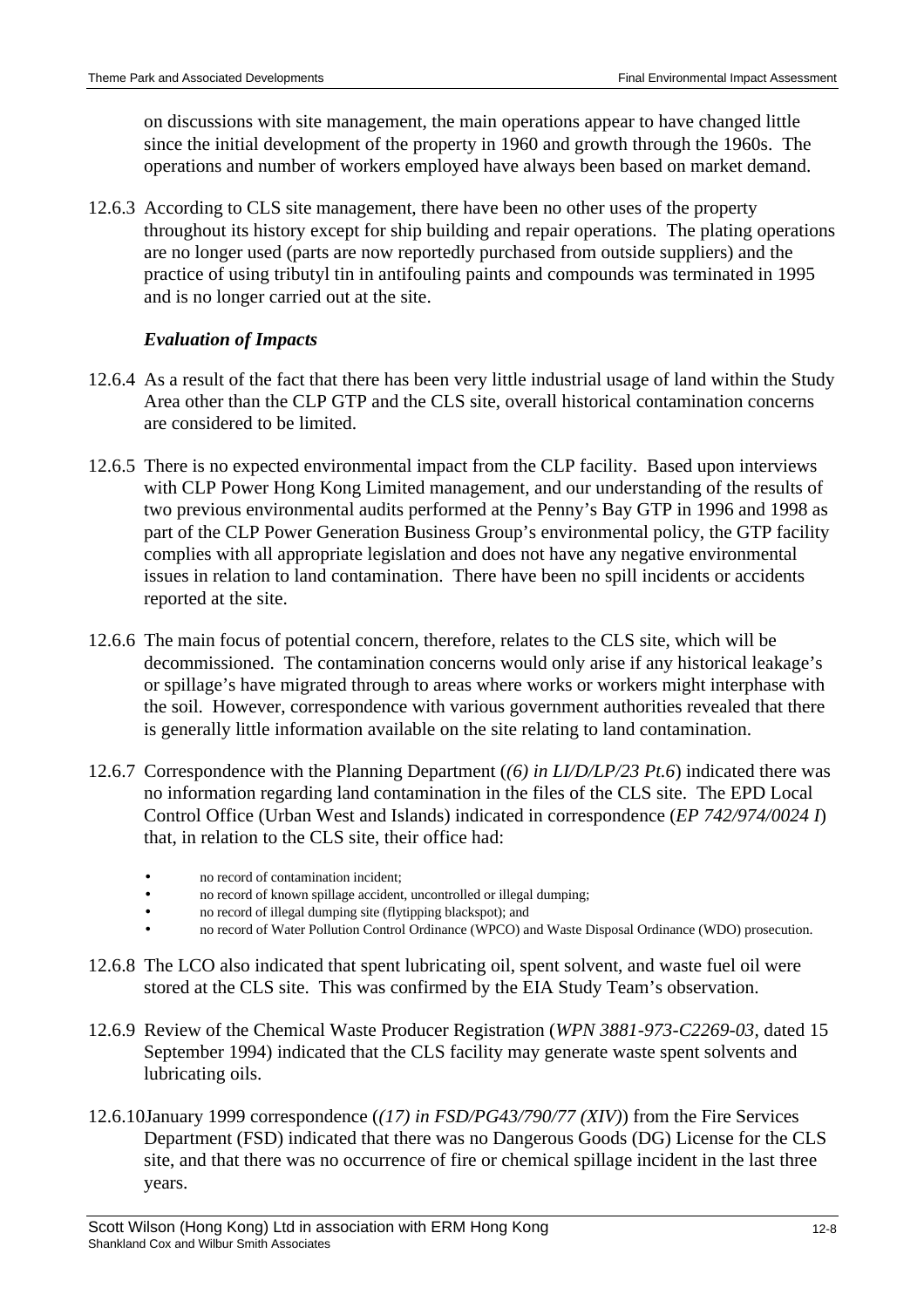12.6.11 The CLS site was noted to maintain a Discharge License (*EP742/973/0001 I*, dated 25 September 1997) under the WPCO, for discharge of effluent from the canteen and toilets, electroplating workshop, and maintenance of vessels. Treatment facilities listed under the Discharge License include the following: a septic tank and soakaway system; pH adjustment, heavy metal removal and cyanide destruction; and suspended solid and oil and grease removal.

# *Current Land Uses*

- 12.6.12 The CLS facility is located on Lot 22 in DD 356, and occupies an area of 18.7 ha. Other than the neighbouring Penny's Bay GTP operated by CLP Power, there is no other development in the area. District Lands Office (Islands) confirmed that the adjacent Chok Ko Wan Village has been vacated after the clearance exercise conducted by DLO/ Tsuen Wan in January 1998, under the project of Lantau Port Development Phase I (*DLO=s Ref. (14) in DLO/IS 26/41 Pt.9 IS dated 28 November 1998*). Access to the CLS site is currently by boat only.
- 12.6.13 The main operations at the CLS facility are constructing and repairing ships, including steel hulled, fibreglass, and glass-reinforced plastic (GRP) vessels. The site layout (*Figure 12.5a*) presently includes a number of wet and dry dock berths, workshops and storage areas. There are approximately two dozen buildings at the site, including:
	- a canteen and small dormitory;
	- dangerous goods storage building;
	- resins storage room (refrigerated);
	- metal foundry building;
	- two metal workshops;
	- two steel fabrication shops;
	- one mould design workshop;
	- three moulding workshops;
	- three storage warehouses;
	- an office and storage building;
	- vehicle maintenance workshop and area;
	- saw mill:
	- woodworking shop;
	- two boat building shops; and
	- sand blasting building.
- 12.6.14 In addition, mould and hull storage occupies a large area of vacant land on the southeast portion of the CLS property.
- 12.6.15 During the EIA Study Team's December 1998 CLS site walkthrough, many of the workshop areas were noted to have unpaved, dirt floors, most notably the foundry building and metal work shops. Waste disposal was observed to be into large, unlined pits excavated in the ground near the southeastern edge of the site, in an area of open land (*Figure 12.5a*). The waste disposal pits were also noted to contain an extensive range of solid wastes, including tyres and drums, and the materials appeared to be burned. In addition, at least 100 old, empty drums were stored in at least two outside locations (*Figure 12.5a*), reportedly awaiting pickup for recycling. Many of the drums were on their sides, and none of the drums were stored within any containment area. A number of the drums were noted to be old and rusty, indicating a possible lengthy time of storage.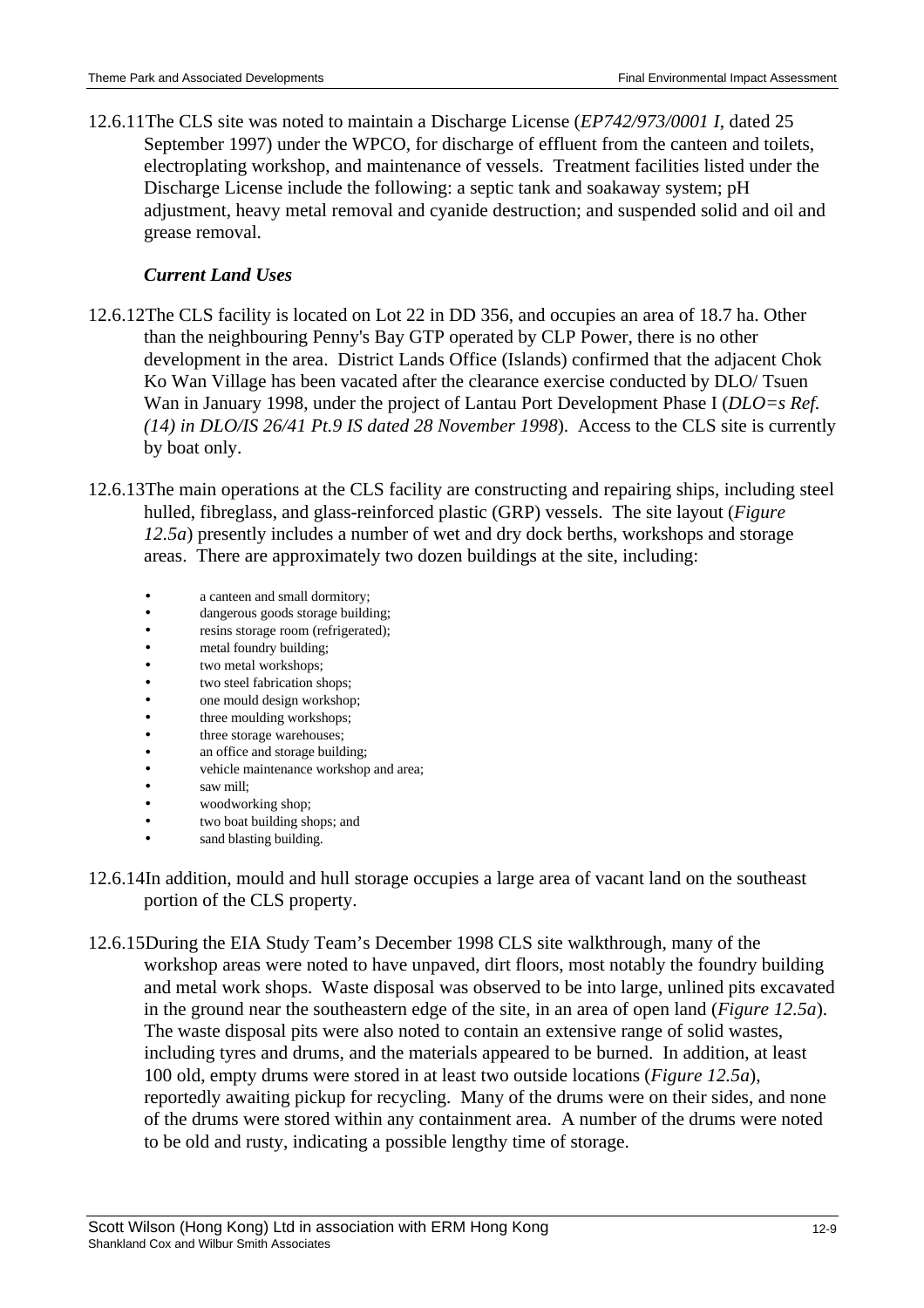# *Evaluation of Impacts*

- 12.6.16 Detailed quantitative studies of the CLS property not been undertaken, due to access limitations. However, a limited, preliminary assessment was made of five soil samples from the land adjacent to the south-eastern property boundary (see discussion below). The typical contaminants associated with shipyard land use activities generally include hydrocarbons and fuels, solvents, and heavy metals from plating activities, metal work or grinding and anti-fouling paints (such as copper, lead and tributyl tin). The potential impacts may arise from localised spillage's and these contaminants may cause negative impact to sensitive receivers, including humans, during construction works or during the operational phase. A description of general hazardous properties of typical compounds which may have been used or stored at shipyard sites is presented in *Table 12.6a* below.
- 12.6.17 It should be noted that almost all of the CLS facility, including the portions of the site where the waste disposal pits are located, is on reclaimed land adjacent to Penny's Bay. As such, the depth to groundwater at portions of the site are expected to be no greater than approximately 2 m. Where contamination is present (i.e. oils or fuel from past spills), this immiscible material is not expected to migrate through the groundwater interface or vertically to any great extent. Likewise, given the area of reclamation and the somewhat narrow area of land at the base of the steep hills, and the higher permeability of reclamation fill the horizontal migration of any contamination is not expected to be extensive. Lastly, as portions of the CLS property have been used for different, distinct shipyard activities, the contamination, where encountered, may be localised rather than regional.

| <b>Typical Material</b>              | <b>General Hazardous Properties</b>                                             |  |
|--------------------------------------|---------------------------------------------------------------------------------|--|
| Petroleum hydrocarbons (including    | Can be toxic by inhalation, ingestion and contact                               |  |
| benzene, toluene, xylenes, and ethyl | Concentrations may be flammable                                                 |  |
| benzene - BTEX)                      |                                                                                 |  |
| Oils, oily wastes                    | Can be toxic by contact                                                         |  |
|                                      | Concentrations may be flammable                                                 |  |
| Thinners, solvents, degreasers       | Toxic by contact, inhalation and ingestion                                      |  |
| Heavy Metals (including copper,      | Can be toxic by ingestion and contact                                           |  |
| zinc, chromium, and lead); mercury;  | Most are toxic to fish, plants, and marine plants (especially copper)           |  |
| tributyl tin                         | Specific precautions may be required in relation to monitoring and dust control |  |
|                                      | in site formation works                                                         |  |
| Acids (batteries)                    | Toxic and harmful by contact                                                    |  |
|                                      | Corrosive to metal, concrete                                                    |  |
| Polycyclic Aromatic Hydrocarbons     | Toxic by contact and ingestion                                                  |  |
| (PAH <sub>s</sub> )                  |                                                                                 |  |

**Table 12.6a - General Properties of Hazardous Substances Potentially Found at Shipyards**

- 12.6.18 In the absence of full access to the shipyard site, a limited sampling and analysis programme was performed on 2 February 2000, with collection of five selected soil samples from a stream bed discharging along the southeastern property line of the CLS site.
- 12.6.19A total of five samples were collected by the EIA Study Team and submitted to the LAM Geotechnics Limited Environmental Laboratory under chain of custody and analysed for the following parameters:
	- total petroleum hydrocarbons (TPH) as gasoline and diesel;
	- volatile organic compounds (VOCs);
	- semivolatile organic compounds (SVOCs);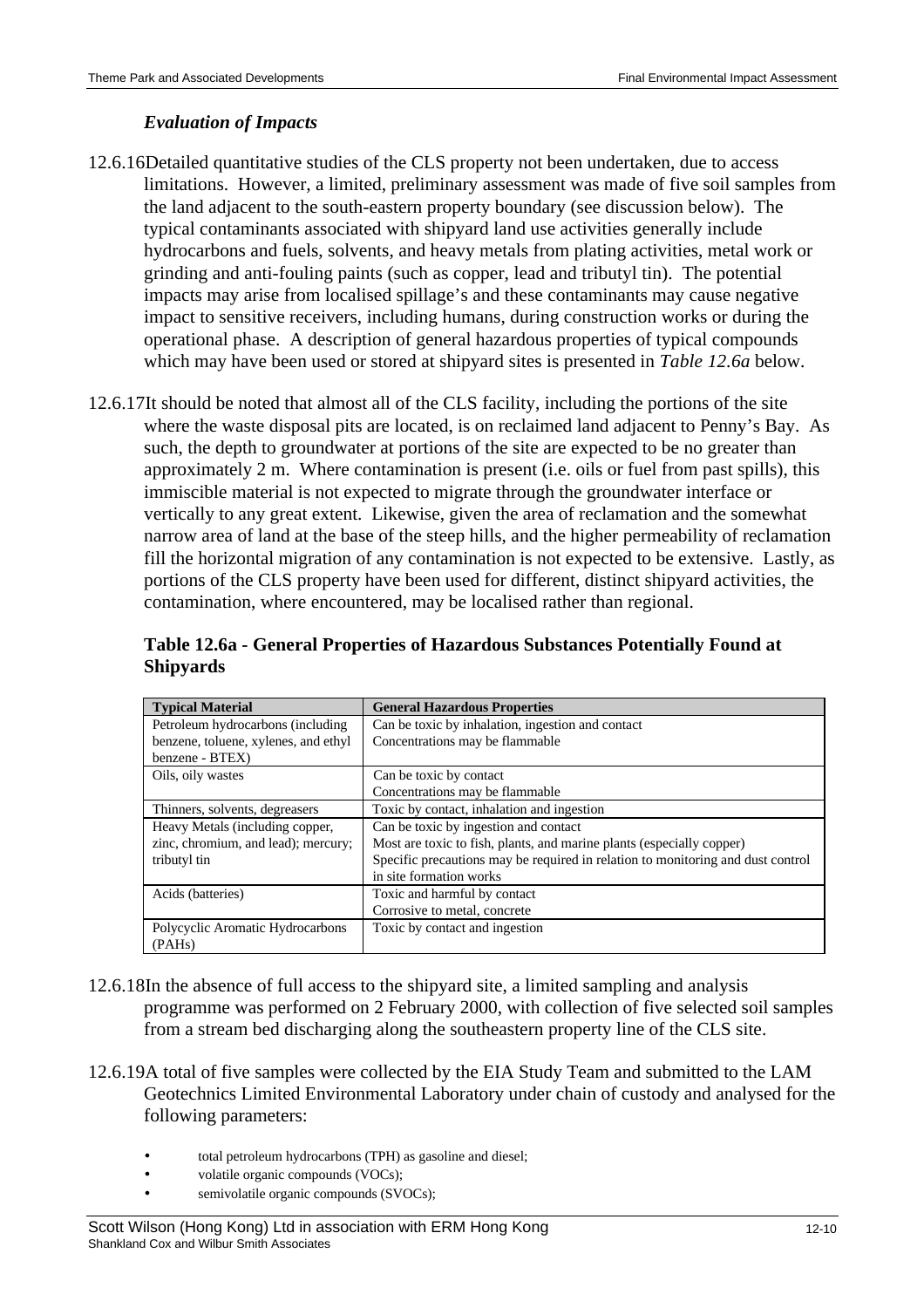- priority pollutant heavy metals (13 metals);
- total cyanide;
- polychlorinated biphenyls (PCBs); and
- tributyl tin (TBT).
- 12.6.20 The chemical analysis results indicated that low levels of TPH as gasoline were detected in two samples, S-2 (0.12 µg/kg) and S-3 (0.13 µg/kg). The other three samples were not detected at a laboratory detection limit (DL) of 0.10 µg/kg. No concentrations of any TPH as diesel were detected in the five samples at the laboratory's detection limit (1.0 mg/kg).
- 12.6.21 No concentrations of any of 36 specific volatile organic compounds (VOCs) were detected in any of the five samples at the laboratory's specific DL for that particular compound.
- 12.6.22 No concentrations of any of 15 specific semivolatile organic compounds (SVOCs), analysed as polycyclic aromatic hydrocarbons (PAHs), were detected in any of the five samples at the laboratory's specific DL for that particular compound.
- 12.6.23 Analysis for heavy metal compounds indicated low concentrations of 12 specific metal compounds. There were no concentrations of cadmium or silver detected. Table 12.6b presents the results of the metals analysis.

| <b>Parameter</b>         | $S-1$    | $S-2$    | $S-3$    | $S-4$    | $S-5$    | <b>Dutch Guideline Values</b> |
|--------------------------|----------|----------|----------|----------|----------|-------------------------------|
| Cadmium (Cd)             | < 0.2    | < 0.2    | < 0.2    | < 0.2    | < 0.2    | 1/5/20                        |
| Chromium (Cr)            | 2.1      | 6.2      | 2.7      | 3.0      | 3.5      | 100/250/800                   |
| Nickel (Ni)              | 1.4      | 3.4      | $\leq$ 1 | 1.4      | $\leq$ 1 | 50 / 100 / 500                |
| Copper $(Cu)$            | 15       | 11       | 5.9      | 6.4      | 2.7      | 50 / 100 / 500                |
| Lead (Pb)                | 40       | 180      | 66       | 49       | 29       | 50/150/600                    |
| $\text{Zinc}(\text{Zn})$ | 39       | 67       | 29       | 44       | 70       | 200/500/3,000                 |
| Mercury $(Hg)$           | < 0.1    | < 0.1    | 0.2      | < 0.1    | < 0.1    | 0.5/2/10                      |
| Arsenic (As)             | 2.2      | 2.5      | 1.3      | 1.3      | 1.2      | 20/30/50                      |
| Silver $(Ag)$            | $\leq$ 1 | $\leq$ 1 | $\leq$ 1 | $\leq$ 1 | $\leq$ 1 | N/A                           |
| Barium (Ba)              | 8.4      | 16       | 11       | 38       | 3.8      | 200/400/2,000                 |
| Tin(Sn)                  | $\leq$ 1 | 1.4      | 1.0      | 1.1      | $\leq$ 1 | 20/50/300                     |
| Molybdenum (Mo)          | $\leq$ 1 | 1.0      | $\leq$ 1 | 1.2      | $\leq$ 1 | 10/40/200                     |
| Cobalt (Co)              | 2.1      | 22       | 1.6      | 1.9      | 1.3      | 20/50/300                     |

**Table 12.6b - Results of Heavy Metals Analysis (all results in mg/kg)**

Note: mg/kg = milligrams per kilogram.

N/A = There are no specific Dutch Guideline Values for this metal.

12.6.24 As detailed above in the ProPECC PN 3/94 Note, the Dutch Guidelines (1994) are used as reference criteria by the EPD for the classification of contaminated soils. It should be noted that the Dutch Guidelines, whilst widely recognised and generally accepted on a global scale, are not enforceable standards in Hong Kong. In the Netherlands, the Dutch Guidelines (which were revised again in 1995) are enforceable standards whereby contaminants are subdivided into categories, dependent upon the various concentrations. For the purposes of this investigation, soil samples are classified according to the older version of the Dutch Guidelines as follows: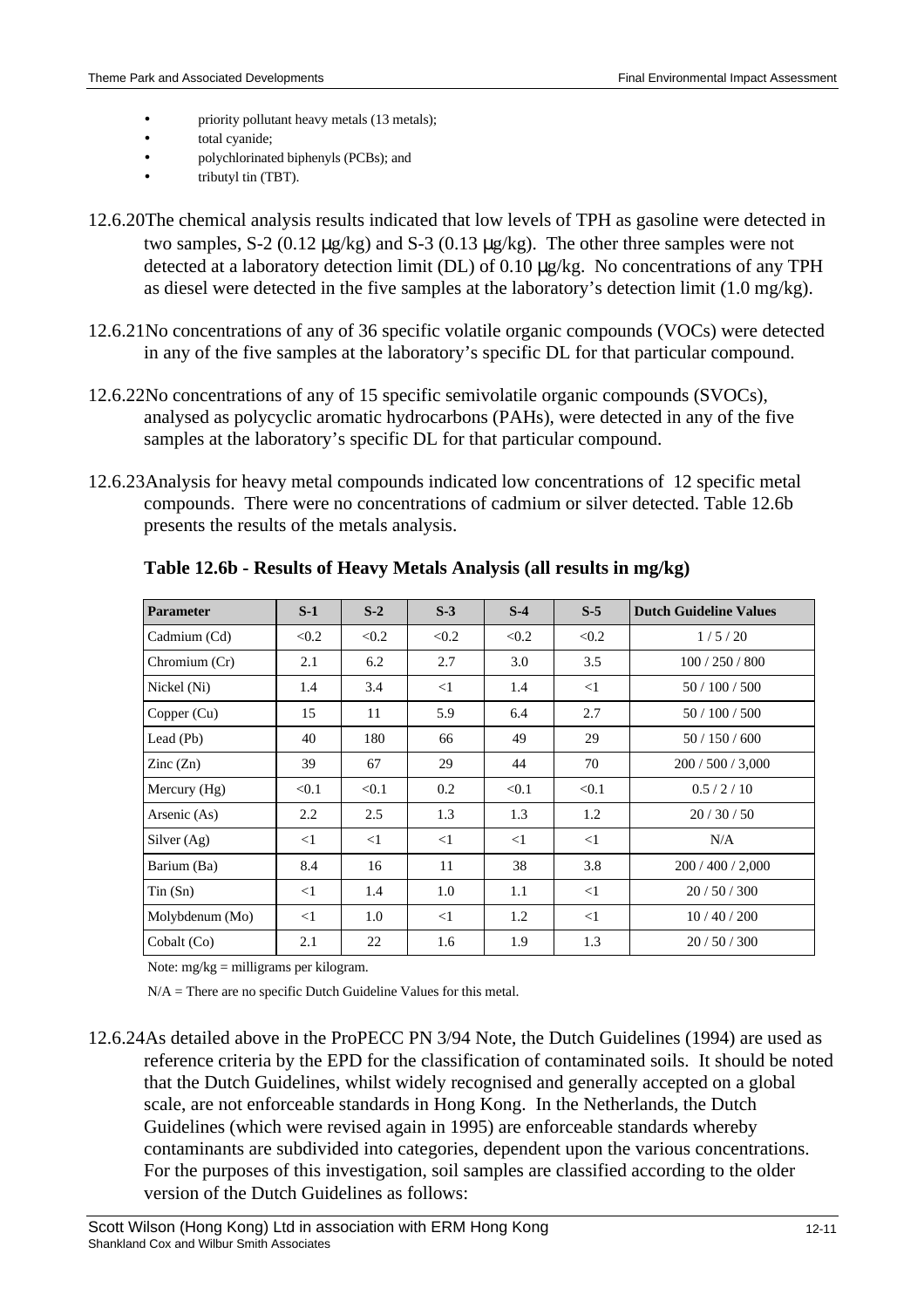- "A" Values are characteristic of clean, uncontaminated soils;
- "B" Values imply that some form of pollution is present and further investigation may be required; and
- "C" Values imply significant pollution and some intervention or cleanup would be required.
- 12.6.25 Almost all of the detected metal compounds were noted to be below the respective Dutch "A" Value concentrations, which would imply clean, uncontaminated soil. Only the concentration of lead detected in sample S-2 (180 mg/kg) exceeded the respective Dutch "B" Value of 150 mg/kg. None of the samples exceeded a specific "C" Value, which would indicate significant pollution.
- 12.6.26 The chemical analyses did not detect any concentrations in excess of the laboratory's respective DLs for total cyanide (at 2 mg/kg), polychlorinated biphenyls (at 10 µg/kg for each of seven specific PCB compounds), or tributyl tin (at  $40 \mu g/kg$ ), in any of the five samples.
- 12.6.27 With the exception of *Section 6* above, which details sediment quality analysis results and potential contaminated sediment issues in Penny's Bay, no other assessment of soil or groundwater conditions has been performed at the CLS site at this time, due to access limitations. Therefore, there is no *in situ* data to assess the exact type, extent or severity of possible contamination on-site. Thus, the scale of any potential impacts can only be estimated at this stage. However, contamination, where encountered, may be limited in extent as described above.

#### **12.7 MITIGATION OF ADVERSE ENVIRONMENTAL IMPACTS**

12.7.1 The mitigation of adverse impacts, where required, is expected to be relatively straightforward, and will follow existing procedures and established protocols. The selection and implementation of remediation, if required, will be made in accordance with the EPD's *Guidance Notes* document, which outlines the general process as follows.

#### **SELECTION OF A REMEDIATION METHOD**

- 12.7.2 There are many options available for the remediation of contaminated sites. However, taking into consideration the characteristics of contaminated sites, including shipyards in Hong Kong, the following methods may be the more practical options suitable for use in smaller target sites such as the CLS facility:
	- recovery trenches or wells;
	- soil venting:
	- air sparging; and
	- controlled excavation and disposal.
- 12.7.3 Detailed descriptions of these three methods are given in the EPD's 1999 *Guidance Notes* document. *Table 12.7.a* below summarises the applicability of these methods for the CLS site and their characteristics.

#### **Table 12.7a - Comparison of Remediation Methods**

| <b>Method</b>                     | <b>Principal Use</b>                                                                                                                                     | <b>Level of Expertise Required</b> |
|-----------------------------------|----------------------------------------------------------------------------------------------------------------------------------------------------------|------------------------------------|
| <b>Recovery Trenches or Wells</b> | Removal of leaked oil that floats on top of<br>groundwater; a prerequisite if leaked oil is found; used<br>in conjunction with other remediation methods | Moderate                           |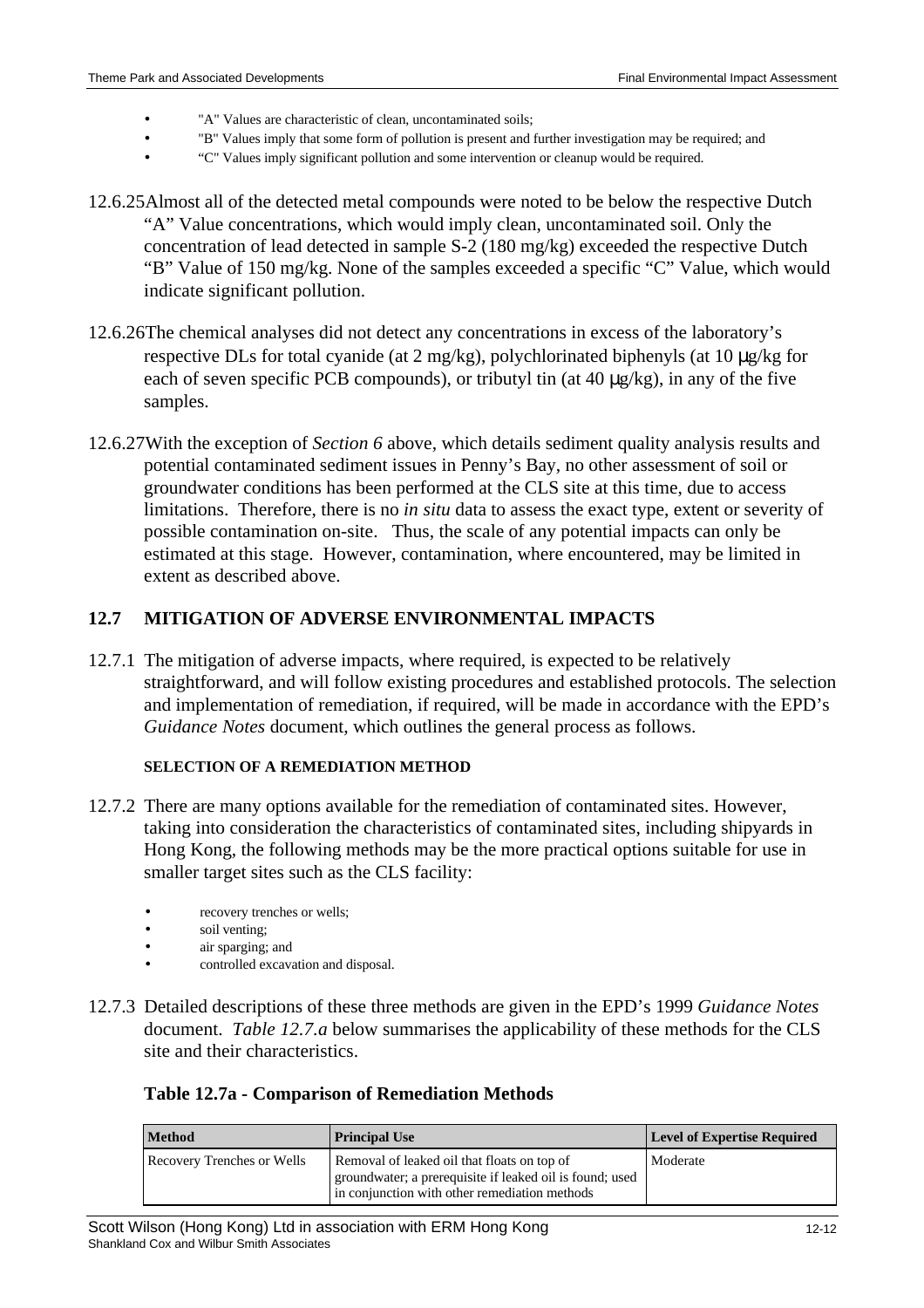| <b>Method</b>                                                                                                                                                                                    | <b>Principal Use</b>                                                                                                                 | <b>Level of Expertise Required</b> |  |  |
|--------------------------------------------------------------------------------------------------------------------------------------------------------------------------------------------------|--------------------------------------------------------------------------------------------------------------------------------------|------------------------------------|--|--|
| Soil Venting/Air Sparging                                                                                                                                                                        | Soil venting for unsaturated zone soil; air sparging for<br>groundwater; removes volatile chemicals, also<br>promotes bioremediation | High                               |  |  |
| Shallow contamination, one-off excavation and<br>Excavation/Disposal<br>contaminant removal, addresses all contaminants.<br>Pretreatment of excavated soil prior to disposal may be<br>required. |                                                                                                                                      | Little                             |  |  |
| Source: EPD's Guidance Notes for Investigation and Remediation of Contaminated Sites of: Petrol Filling Stations.                                                                                |                                                                                                                                      |                                    |  |  |

Source: EPD's *Guidance Notes for Investigation and Remediation of Contaminated Sites of: Petrol Filling Stations, Boatyards, Car Repair/Dismantling Workshops* (1999).

- 12.7.4 The presented remedial measures are not the only available general technologies for shipyard sites. Additional methods include *in-situ* immobilization of contaminants and containment of contaminants. The selection of an appropriate methodology will depend upon a number of factors, as these particular technologies may only be applicable in certain special cases. In addition, the measures will be developed in consultation with EPD during the Schedule 2 decommissioning EIA. This decommissioning EIA will need to be approved under the EIAO, and an environmental permit issued by the DEP before any decommissioning or construction work can commence in the CLP site.
- 12.7.5 In Hong Kong, there is a serious limitation of available landfill space for disposal of contaminated materials. Therefore, the EPD suggest that *in-situ* remediation methods should be adopted wherever possible, and excavation and disposal to landfill should always be the last resort which should be used only when *in-situ* remediation is proved to be not feasible and there is very localized contamination and the quantity of contaminated soil for landfilling is small.
- 12.7.6 Acceptance of disposal of contaminated soil and landfill also depends on the degree of contamination of soil and the nature of the contamination. Special approval has to be obtained from EPD for disposal to landfill. In some cases, contaminated soil must be pretreated or stabilized before landfill disposal, so as to avoid impacting the biological treatment systems. According to the EPD's *Guidance Notes* document, the following factors should be considered when evaluating the different remediation methods and selecting the most suitable one for a site:
	- degree and extent of the contamination;
	- anticipated future uses of the site;
	- nature of the contaminants;
	- soil characteristics; and
	- time available for remediation.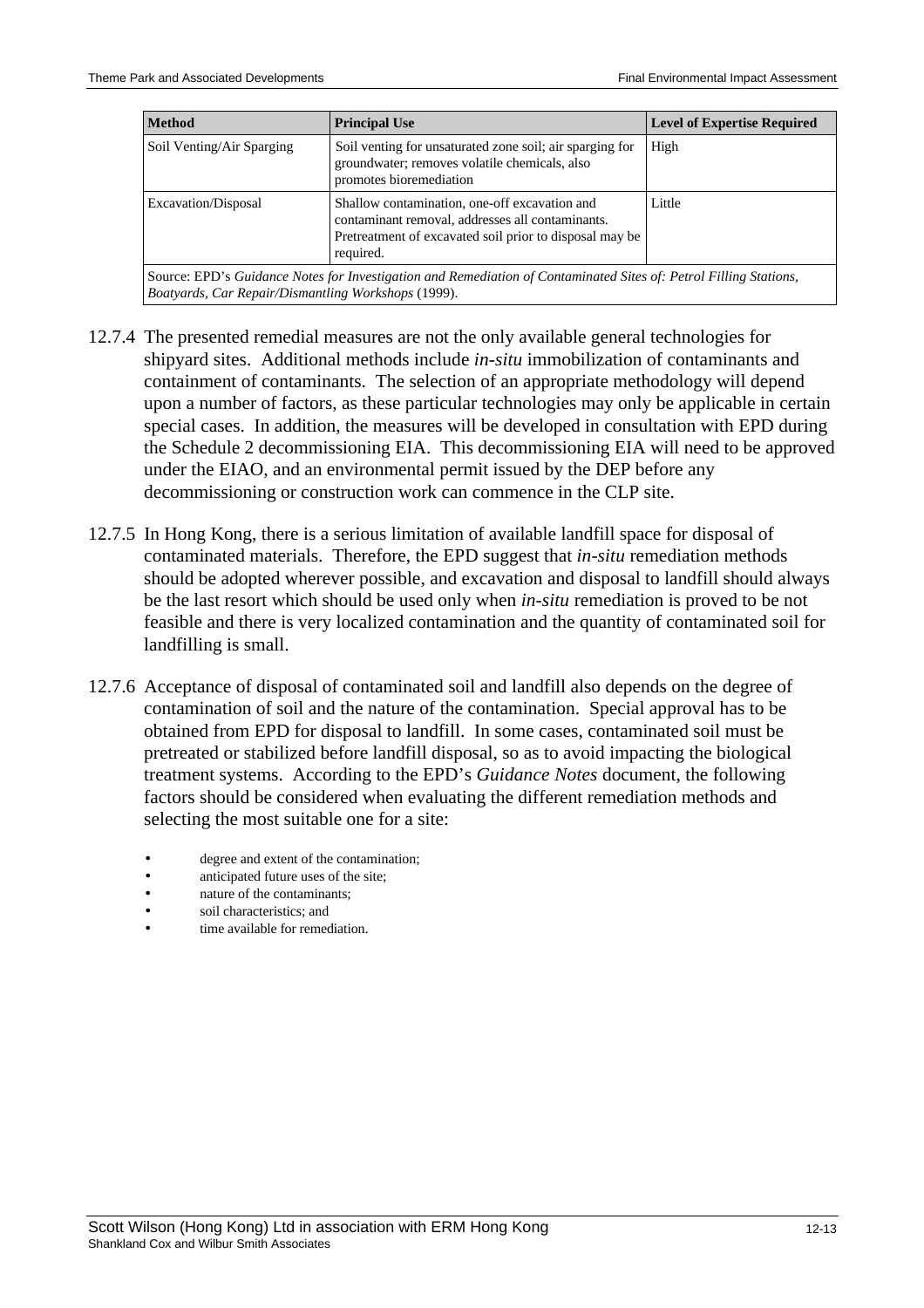12.7.7 Information on the above factors is usually documented in the Contamination Assessment Report (CAR) prepared during the site investigation stage, and forwarded to EPD for approval. As detailed above, access has not been granted for the CLS site, so no detailed onsite assessment has been completed. However, limited data collected in February from immediately off-site indicates that five selected samples from that specific location are not contaminated.

#### **REMEDIATION ACTION PLAN**

12.7.8 Upon review of the appropriate remediation technology, a Remediation Action Plan (RAP) should be developed in conjunction with the Contamination Assessment Report (CAR). The RAP provides a summary of the site conditions, the contamination, and a proposal and commitment by the project proponent to provide remediation of the site. The EPD's suggested outline of a RAP is shown in *Table 12.7b*. The RAP should be submitted to and approved by the EPD prior to implementation of any remedial technology. The RAP would also serve as a record for the project proponent's use in future monitoring of the remediation progress.

| <b>Section and Title</b>                        | <b>Description</b>                                                                                                                                                                                                                                   |
|-------------------------------------------------|------------------------------------------------------------------------------------------------------------------------------------------------------------------------------------------------------------------------------------------------------|
| Introduction                                    | Outline the location of the site. The owner of operator or person responsible should also be<br>mentioned.                                                                                                                                           |
| Nature of Operation                             | Describe generally the present and past operations on site and the main contaminated area(s).                                                                                                                                                        |
| Description of Extent of<br>Contamination       | Describe the extent of contamination at the site. A figure showing the distribution of the<br>contamination and areas requiring remediation action should be included.                                                                               |
| Objectives of Remediation<br><b>Action Plan</b> | State the objectives of the Remediation Action Plan.                                                                                                                                                                                                 |
| Design and Operation of<br>Remediation          | Outline the type of system to be used for remediation including a list of requirement and<br>sketches of the proposed remediation system. If any special approval has to be obtained from<br>EPD, it should be identified here.                      |
| <b>Implementation Programme</b>                 | Set out an implementation schedule with the appropriate actions and milestones for the<br>completion of various activities. The criteria to be used to assess the effectiveness of the<br>remediation activities should be included in this section. |

#### **Table 12.7b - Outline of a Typical Remediation Action Plan (RAP)**

#### **IMPLEMENTATION OF REMEDIAL MEASURES**

12.7.9 Implementation of the Remediation Action Plan can start once the CAR and RAP submissions are approved by the EPD. The essential steps involved in remedial programme are detailed in the EPD's *Guidance Notes* document. EPD's *Guidance Notes* document is developed to provide general guidance for the project programme on the major steps involved. In all cases contaminated soil remediation, treatment or disposal of must be managed in an environmentally sound manner, including compliance with all relevant legislation and Government requirements. The health and safety measures to be adopted during remediation work are also described in the EPD's *Guidance Notes* document. In the case of the shipyard site, the measures will be developed in consultation with EPD during the Schedule 2 decommissioning EIA. This decommissioning EIA will need to be approved under the EIAO, and an environmental permit issued by the DEP before any remediation or construction work can commence in the CLS site.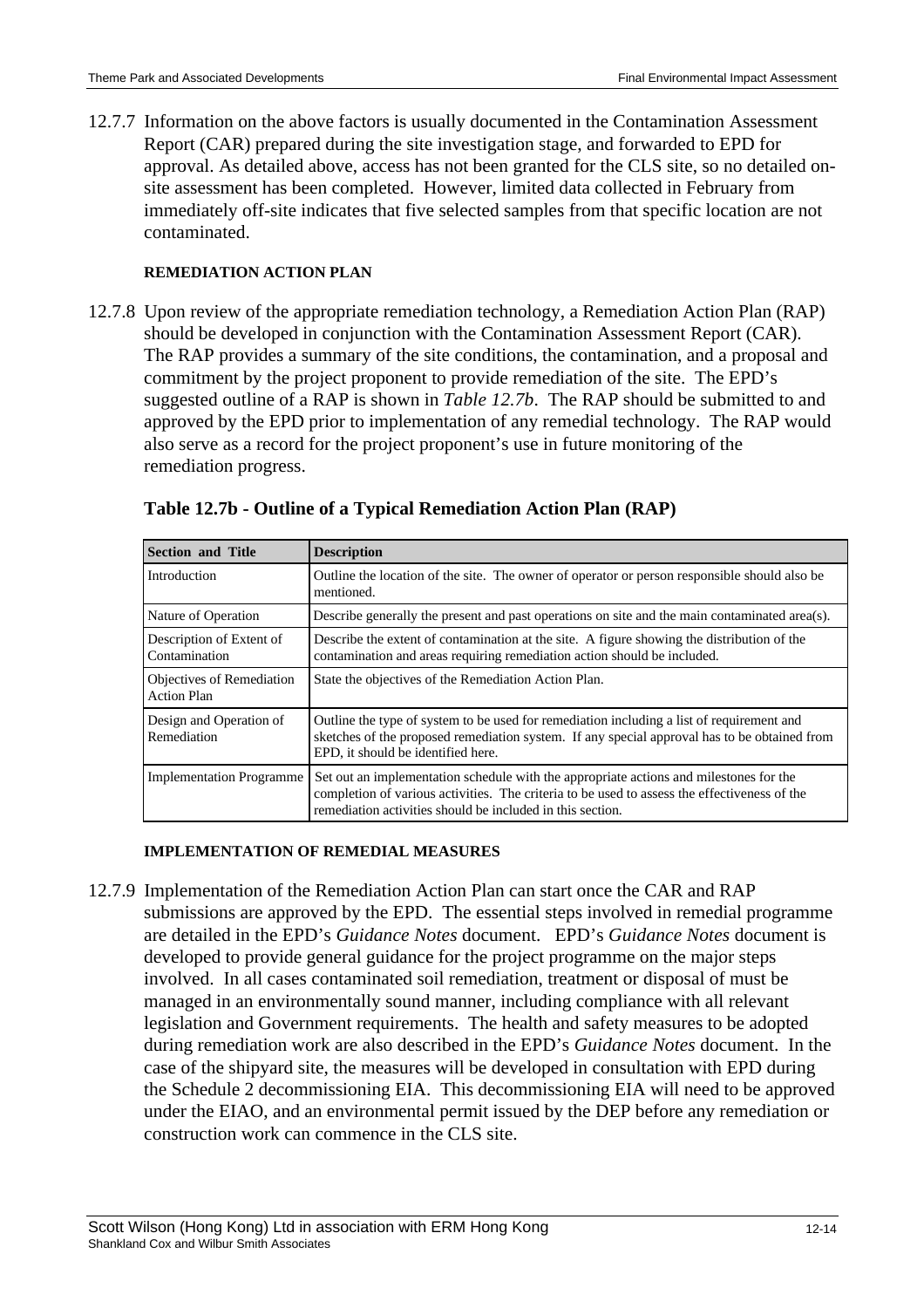#### *Other General Measures During Construction Phase*

- 12.7.10 As stated above, it is considered unlikely that contaminated land issues will be a concern during either the construction or operation of the NLDFS development, as remediation will be performed as part of the Schedule 2 EIA for decommissioning of the CLS site before any remediation or construction at the CLS site. However, as a precaution, it is recommended that standard good practice measures are implemented during any works during the construction phase to minimise any potential exposure to contaminated soils or groundwater. These measures include:
	- The use of bulk earth-moving excavator equipment will minimise construction workers' potential contact with contaminated materials;
	- Exposure to any contaminated materials may be minimised by the wearing of appropriate clothing and personal protective equipment such as gloves (when interacting directly with contaminated material), providing adequate hygiene and washing facilities and preventing smoking and eating during such activities;
	- Vehicles containing any contaminated materials should be suitably covered to limit potential dust emissions or contaminated wastewater run-off, and truck bodies and tailgates should be sealed to prevent any discharge during transport or during wet conditions;
	- Only licensed waste haulers should be used to collect and transport any contaminated material to an appropriate disposal site and procedures should be developed to ensure that illegal disposal of wastes does not occur;
	- The necessary waste disposal permits should be obtained, as required, from the appropriate authorities, in accordance with the *Waste Disposal Ordinance (Cap 354)*, *Waste Disposal (Chemical Waste) (General) Regulation (Cap 354),* as required;
	- Records of the quantities of wastes generated and disposed of should be maintained; and
	- In accordance with good construction practice, silt traps should be used to reduce the impact to drainage caused by suspended solids (SS) arising from disturbed ground, or any construction materials such as cement and gravel. Groundwater should be disposed of in accordance with the *WPCO*.
- 12.7.11 Based upon the lack of any documented previous spill incidents, and the fact that the construction in this area of the Study will be performed after a separate decommissioning Schedule 2 EIA study and remediation (if required) is completed, the potential for future negative land contamination impacts are not expected.

#### **RESIDUAL ENVIRONMENTAL IMPACTS**

12.7.12 Due to access restrictions, residual environmental impacts cannot be fully assessed at this time. However, given that the CLS facility will undergo a separate Schedule 2 EIA decommissioning study, and that remediation will be employed to EPD satisfaction, the potential for residual impacts or future land contamination concerns will be minimal.

#### **CONCLUSIONS**

12.7.13 To allow the Theme Park and associated developments EIA Study to be a 'stand alone' assessment, the relevant land contamination section of the NLDFS EIA was included within this EIA, although it is not strictly a requirement of the Study Brief. In order to provide quantitative information to the limited extent possible, a preliminary sampling programme was conducted along a stream bed discharging from the southeastern boundary of the CLS site. The results of five soil samples indicated that, whilst low concentrations of total petroleum hydrocarbons (as gasoline) and 11 heavy metal compounds were detected in some samples, the concentrations were not a major concern. Almost all of the detected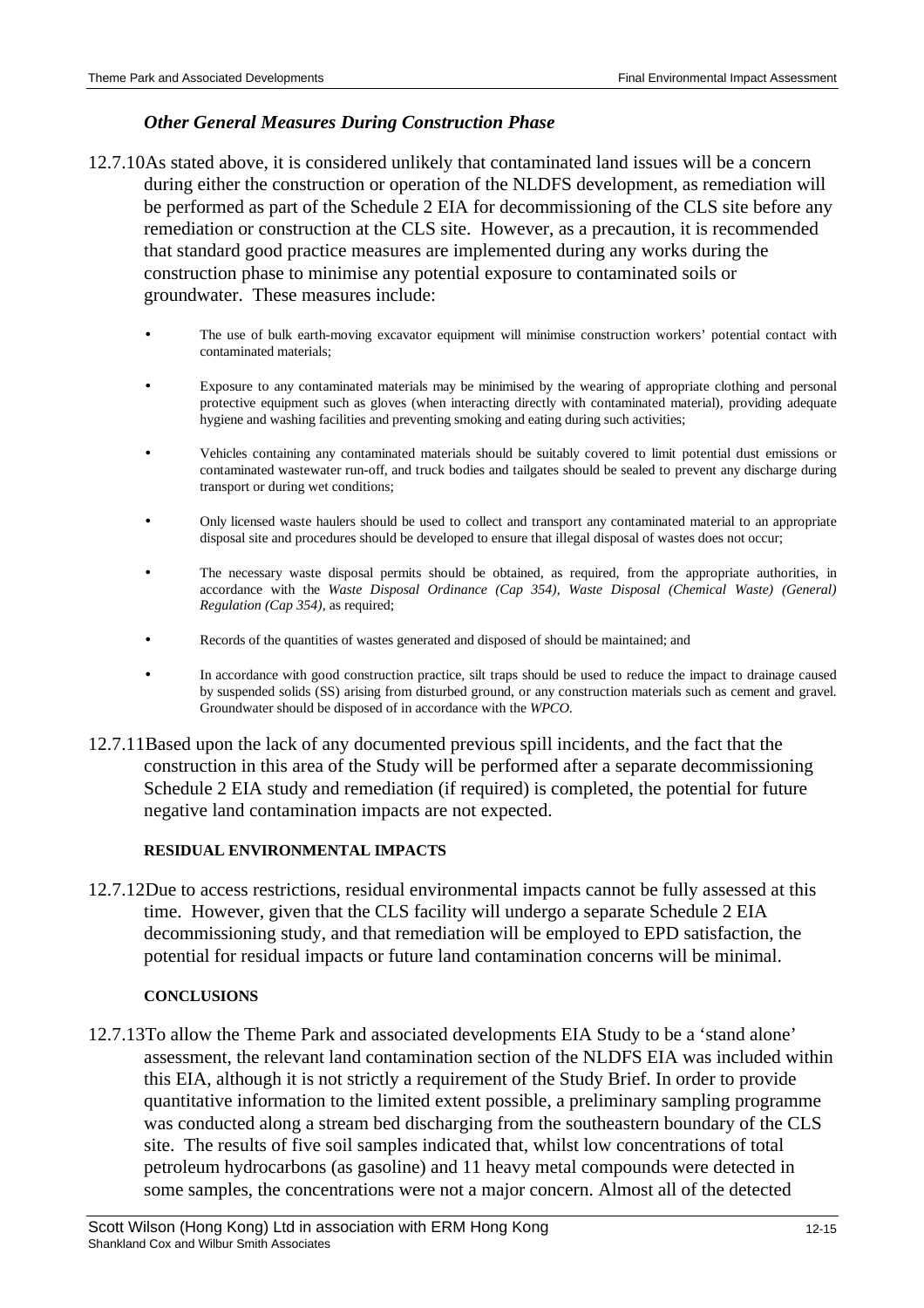metal compounds were noted to be below the respective Dutch "A" Value concentrations, which would imply clean, uncontaminated soil. As appropriate remediation will be performed for the CLS site before construction of the Theme Park road and rail elements, future potential negative land contamination impacts are judged to be minimal. Remediation works will be required to meet the EPD's standards. The NLDFS assessment will be verified by CED in a separate *EIAO* Schedule 2 EIA for the CLS site. Thus, it is considered that there will be no potential residual negative impacts and no insurmountable constraints associated with the future use of the site for the Theme Park and associated developments.

#### **12.8 IMPACTS SUMMARY**

12.8.1 The potential land contamination impacts have been summarised in *Table 12.10a* as follows.